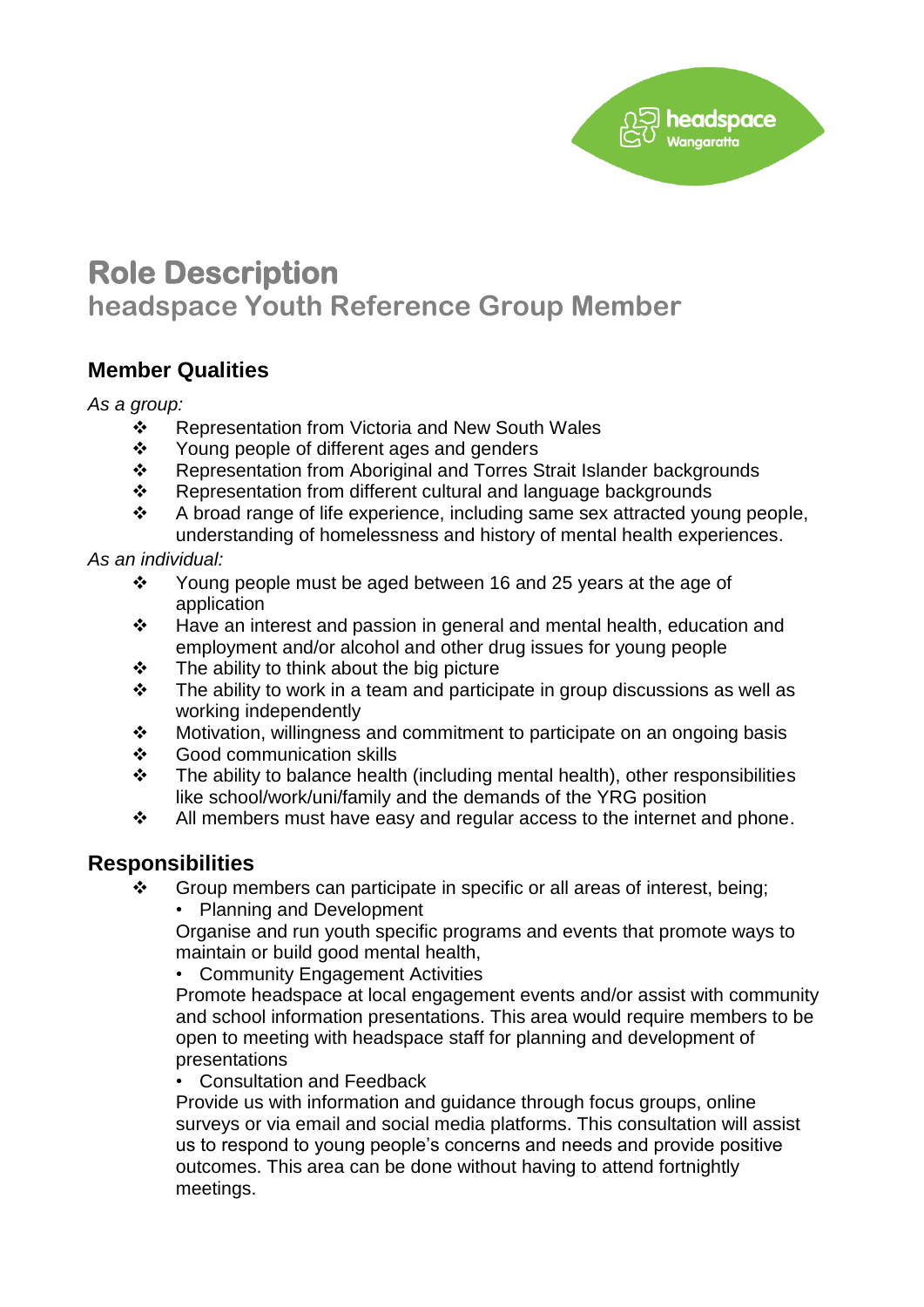

- $\div$  Be prepared to undertake some training about headspace, talking to the media and other associated topics
- $\div$  Be open and willing to participate in teleconferences, email and Facebook discussions
- ❖ Support local headspace activities
- \* Young people may be involved in community education activities, or as media spokespeople on the issue of youth well-being
- \* Young people may speak at public functions or at local schools, health forums, conferences and the like.
- $\div$  Complete a wellness plan and actively look after all aspects of your health.

## **Time Commitment**

In between face to face meetings and events, contact will be maintained through email, Facebook and teleconferences. It is expected that you maintain regular (at least once/fortnight) contact with the group.

Focus groups around specific topics will be held throughout the year and it is expected that the members will be involved in (at least) two of these a year. These groups may occur through teleconference, face to face, or through email surveys and web based discussion.

#### **Benefits**

- Meet other young people passionate about youth mental health and well-being
- $\div$  Receive training in mental health, alcohol and other drugs, media and relating to your specific interest area
- $\cdot \cdot$  Develop a range of skills including working in groups, and representing the needs of your peers.

## **Training**

Training will be given in the following areas:

- What is headspace
- ❖ Health and Wellbeing matters
- $\div$  Talking to the media
- $\div$  Speaking in public
- Event planning
- $\div$  Other as related to interested area.

#### **Reimbursements**

headspace will cover the following costs:

- All reasonable travel costs to attend face to face events
- Where approved by Management tasks undertaken outside of the YRG role, such as being on an interview panel will allow for payment of time.